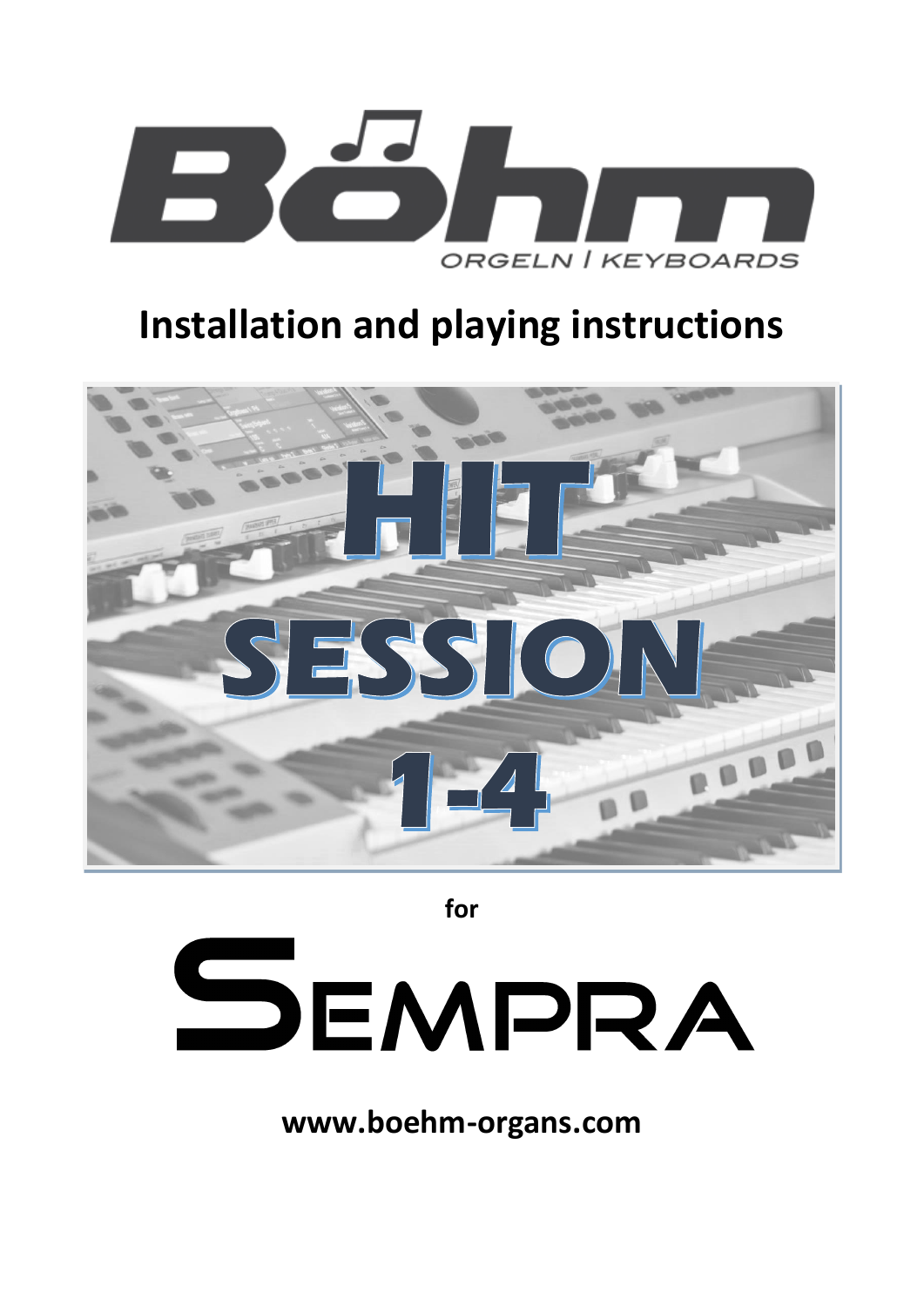HIT SESSION 1-4 for SEMPRA - Installation and playing instructions

version 1.00 Item no. 41281...85

Status: 26.10.2020

The information contained in this documentation may be changed without announcement and are subject to change without notice by Keyswerk Musikelektronik GmbH & Co. KG does not represent an obligation.

The description contains the current state of information at the time of going to press.

Changes of technical details compared to the descriptions, the information and illustrations in this manual are subject to change without notice.

Keyswerk Musikelektronik GmbH assumes no liability for program errors and for incorrect information in the documentation and its consequences.

© Keyswerk 2020 All rights reserved

Responsible for the content of this website KEYSWERK Music Electronics GmbH Warbersche Str. 32 31675 Bückeburg Castle Phone: 05722 - 905088 Fax: 05722 - 287555 Internet http://www.keyswerk.de E-mail info@keyswerk.de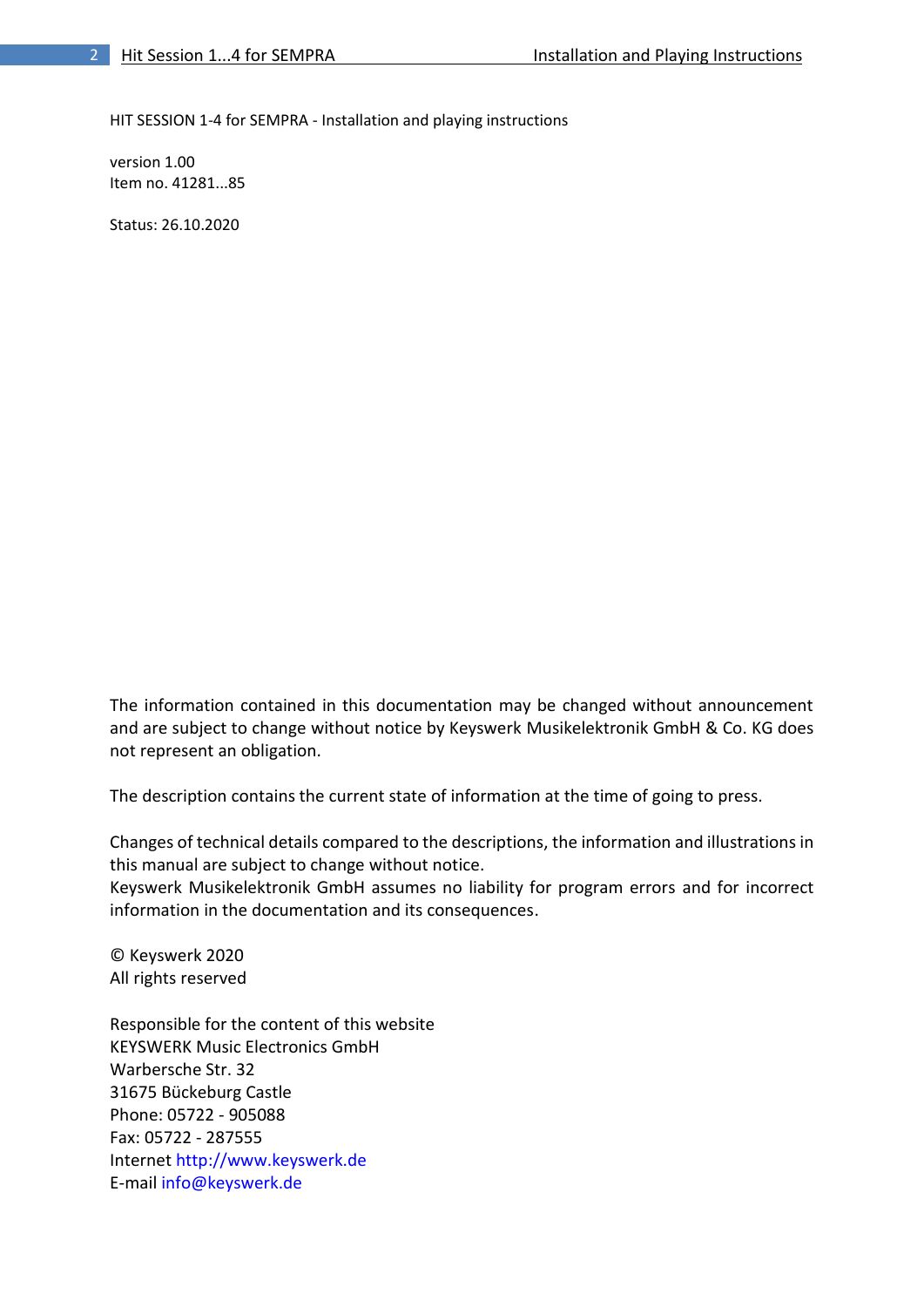#### **Content**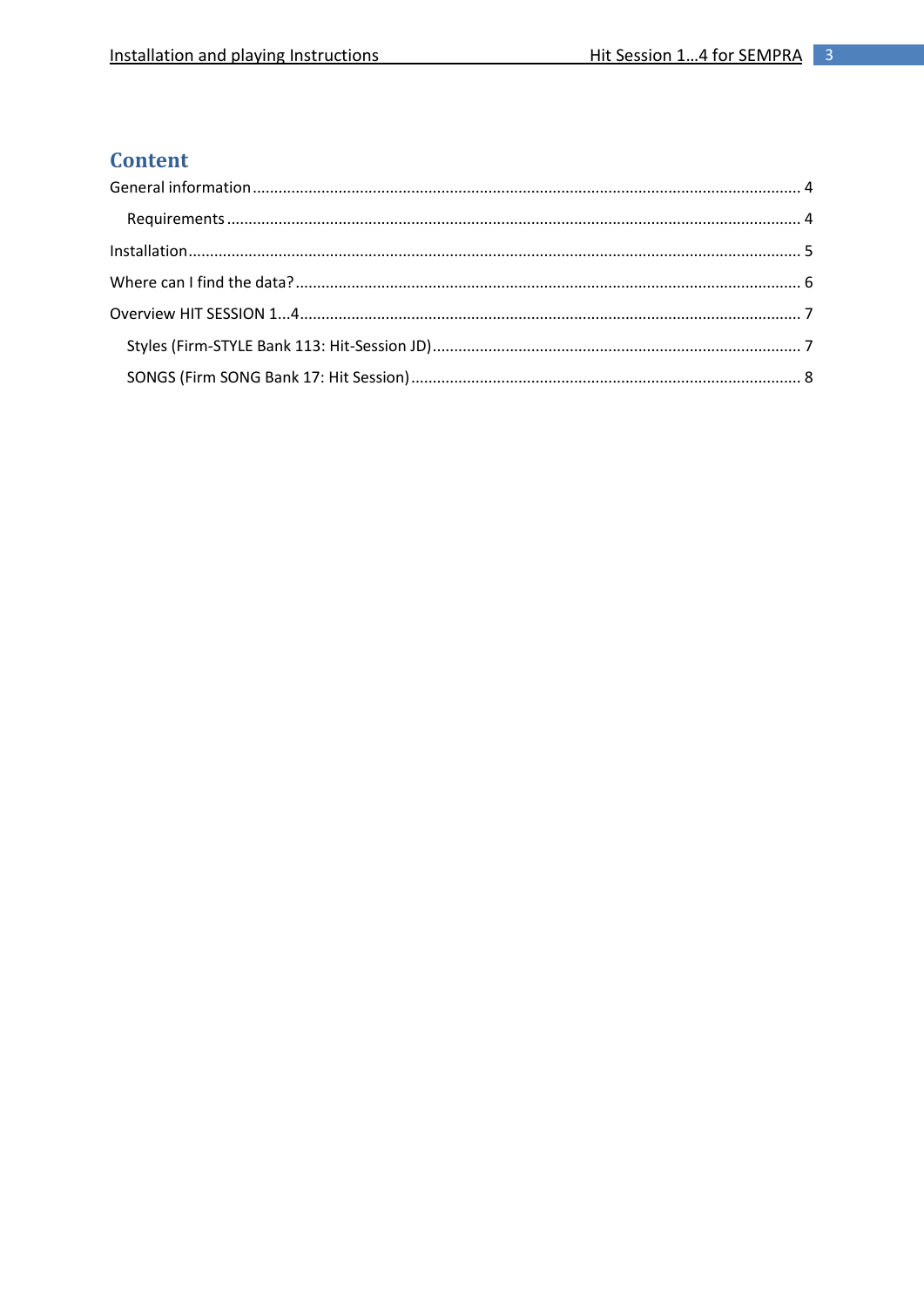#### <span id="page-3-0"></span>**General information**

The HIT SESSION style series, created by producer Jens Daniel exclusively for Böhm instruments, offers four episodes, each with 4 title-related styles and matching SONG presets. The presets and styles are worked out in detail for each title.

In the HIT SESSION episodes 1 and 2 there are **styles/presets that** are worked out **for individual titles:**  There are global presets for each phase of a title, starting with the intro, the first verse, the chorus, a further verse, a bridge or a solo up to the final of a title. These presets are organised in ascending order according to the title sequence in one or more SONGs in the SEMPRA's SONG list. The presets are numbered in ascending order within the SONGS.

As a special feature, the style pattern buttons Break or Bridge can be used to call up so-called special patterns for some styles. These contain, for example, completely arranged bridge parts or special drum grooves that correspond to the original title.

Episodes 3 and 4 of the HIT SESSON series contain so-called **Medley Styles**, i.e. each of the style variations 1...4 contains the appropriate rhythm for a particular title by the same artist. So you can play complete hit medleys of the respective artist with only one style and the corresponding SONG presets.

In these styles, the fills provide suitable transitions between the titles or variations. For each of these styles you will find a SONG with a preset, usually on the "chorus" position of the SONG presets. Simply switch between the SONGS while playing, the style variation is automatically switched to the appropriate one with the SONG selection. To do this, the style switching must of course be active in the Preset Coupler.

#### <span id="page-3-1"></span>**Requirements**

In order for the global presets to sound exactly as programmed, your SEMPRA should be equipped with the drawbar sound module RealOrgan 2.0 and the DSP extension for Amadeus (art. no. 41115).

If these extensions are not available, some presets may have slight variations if drawbar sounds or effect sounds of the Amadeus (FX sounds) were used.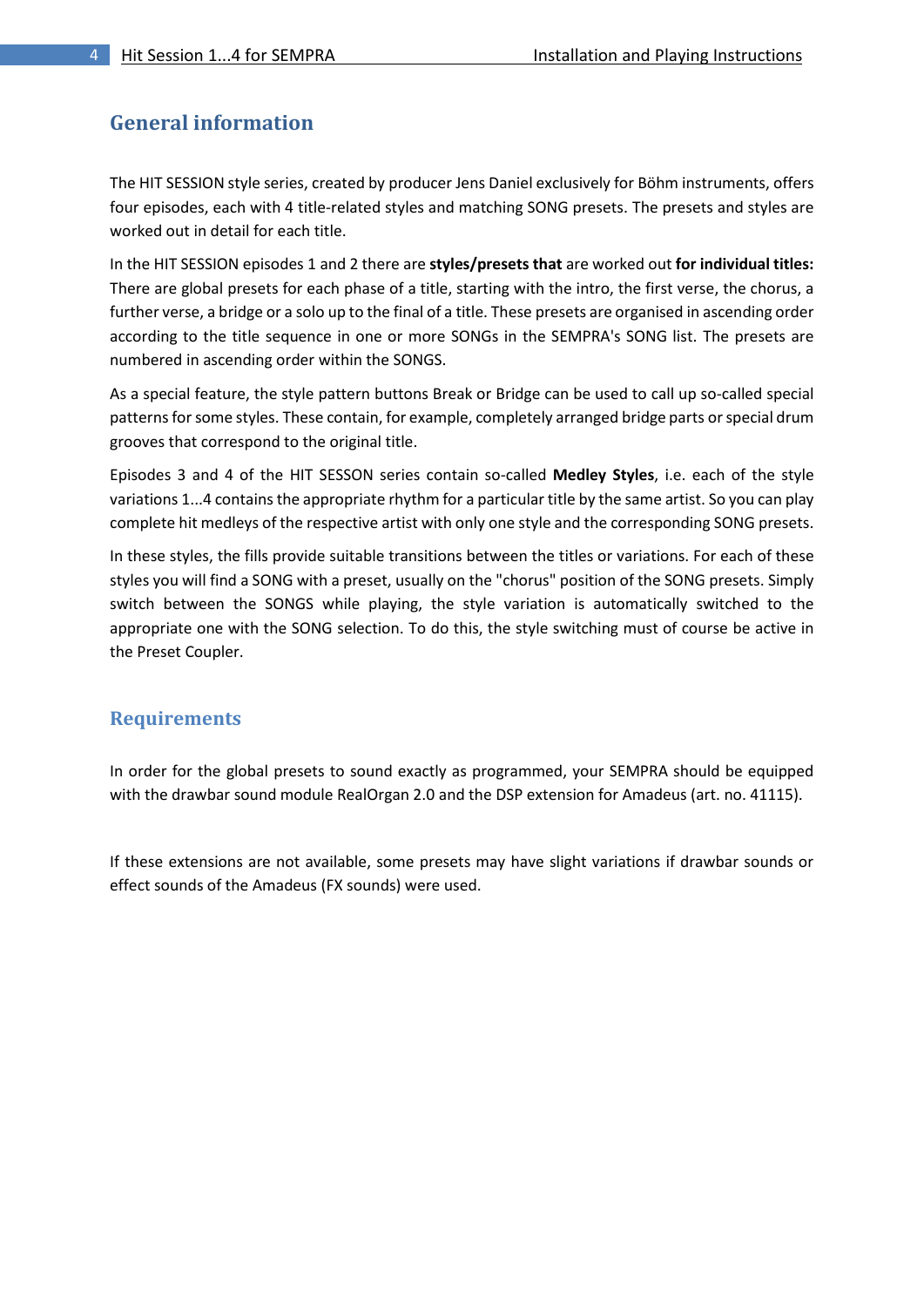#### <span id="page-4-0"></span>**Installation**

The installation is carried out in the same way for all 4 HIT SESSION sequences. We therefore describe the installation here as an example for the HIT SESSION episode 1. For the other episodes, simply proceed in the same way and select the respective folder on your USB stick.

Each HIT SESSION package includes not only the styles but also a SONG file with the matching SONGs/Globalpresets for the included styles.

All data of the packages are installed into the instrument from the USB stick with the factory data belonging to your SEMPRA.

*Attention: If you have received the package as an "arc" file (archive file) by email, please copy this file first on your PC into the top directory of your factory data stick (or any other USB stick, but it must be formatted on your SEMPRA). When inserting the stick into the SEMPRA the system will recognise the archive file and ask you whether the archive should be unpacked. Confirm with ENTER. The installation folder for the package "Entertainer" will now be created on the stick (we recommend that you delete the arc-file from the stick after the installation, otherwise you will always be asked whether the file should be unzipped in future when you insert the stick).* 

You can now continue with the actual installation on the SEMPRA:

- Insert the USB stick with the installation data into a USB socket of your SEMPRA.
- Press the USB button to open the USB menu in the display.
- Tap the **Installation** data type on the left (the box will turn red).
- Move the cursor to the folder "**59181 Hint-Session 1**" (but do not open the folder!) with the **data-wheel** or the **cursor keys up/down.**
- Tap the "**Load/Install Folder**" box on the right.
- 
- •
- The display asks if you really want to install the data. Confirm with **[Enter]**.
- Now first the styles are loaded and then the SONG bank (see display). After that the installation is finished. The data of the package can be used.



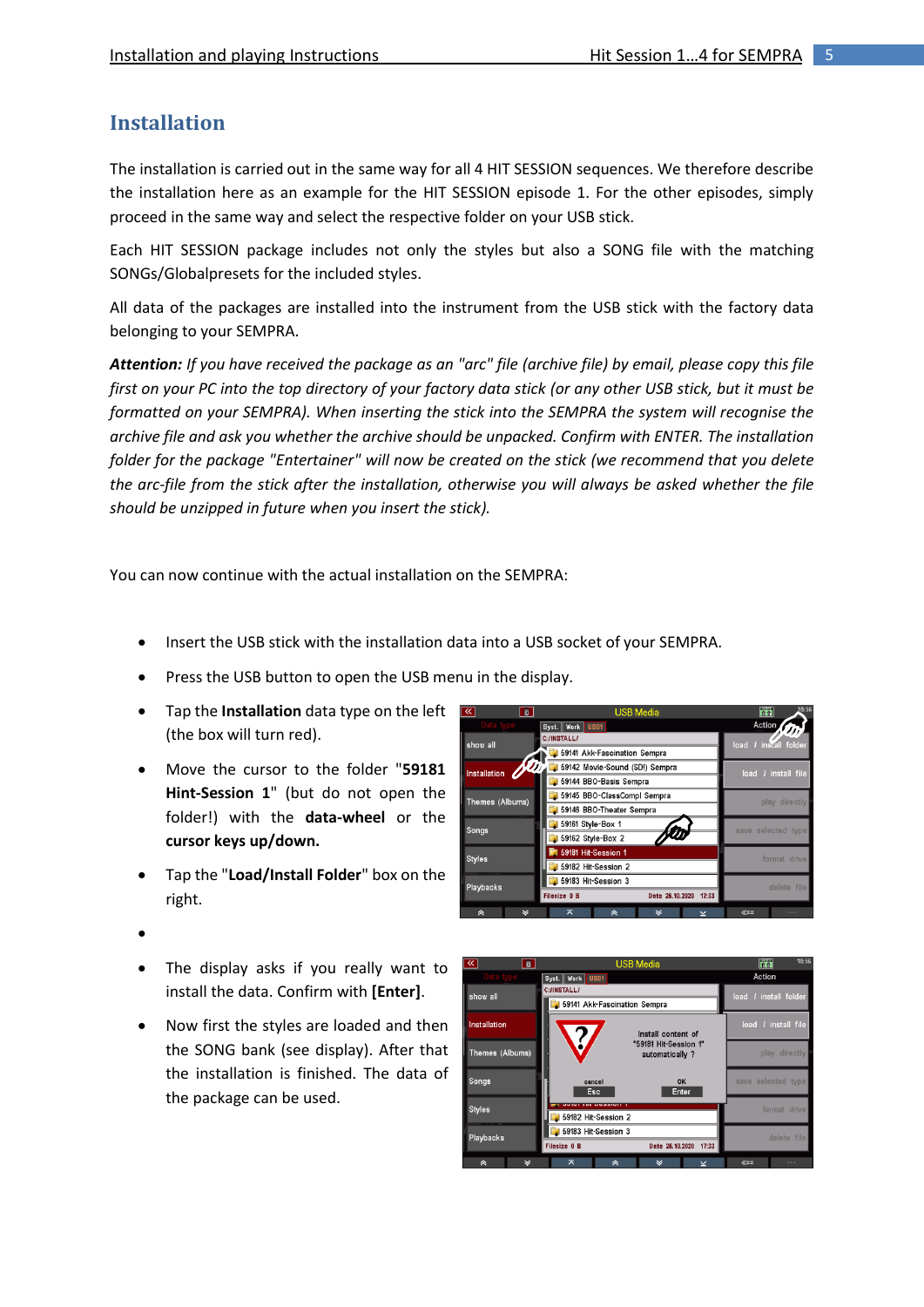If you have purchased several HIT SESSION packages, you can now install the remaining packages in the same way.

*Attention: Please note that factory data, including the HIT SESSION packages, are always installed on an account-specific basis. If you use additional user accounts on your SEMPRA and the HIT SESSION Styles and SONGS are to be used in these accounts as well, you may have to repeat the installation for these additional accounts!* 

#### <span id="page-5-0"></span>**Where can I find the data?**

The HIT SESSION **SONGS** with the Global Presets can be found in the **Firm SONG Bank 17 "Hit-Session"** (internal SONG Bank No. 33) Call up this bank, for example, by pressing the **[Bank] SONG filter** button (press twice if not already selected) and then scrolling to the corresponding bank position.

Confirm with **[Enter]**. The SONG list on the left of the display now shows the **HIT-SESSION** SONGs.



You can recognise SONGS of the HIT SESSION packages by the abbreviation **HS** in the SONG name.

The **HIT SESSION styles** occupy the Firm Style Bank 13 ("Hit-Session JD"). They are assigned to the corresponding categories and subgroups in the style selection. You can recognise HIT SESSION Styles in the style selection by the abbreviation "**HS"** in the style name.

| ∣≪<br>$\overline{0}$ | Select Style                        | n <sub>1</sub><br>18:56 |  |
|----------------------|-------------------------------------|-------------------------|--|
| Category             |                                     | Group                   |  |
| Pop / Beat           | <b>Hit-Session JD</b>               | Rock                    |  |
|                      | 028: Power of Love                  |                         |  |
| R&B                  | Slow-Rock                           |                         |  |
|                      | OSG: 8-Beatrock Petry               |                         |  |
| Dance / Modern       | osz: Rock 8 Marmor<br>$\sqrt{n}$    | <b>Blues</b>            |  |
| <b>Discofox</b>      | <b>Funk</b><br>/ Soul               |                         |  |
|                      | 002: Get Lucky HS                   |                         |  |
| Jive / Rock'n'Roll   | Gospel                              |                         |  |
| Latin                | 019: Rockin' all over StCl1         | Song                    |  |
|                      | Time sig.: 4/4<br><b>Tempo: 120</b> |                         |  |
| ⊻<br>≪               | <b>Style</b><br>Playback<br>է<br>à  | Sideline<br>Arpeggio    |  |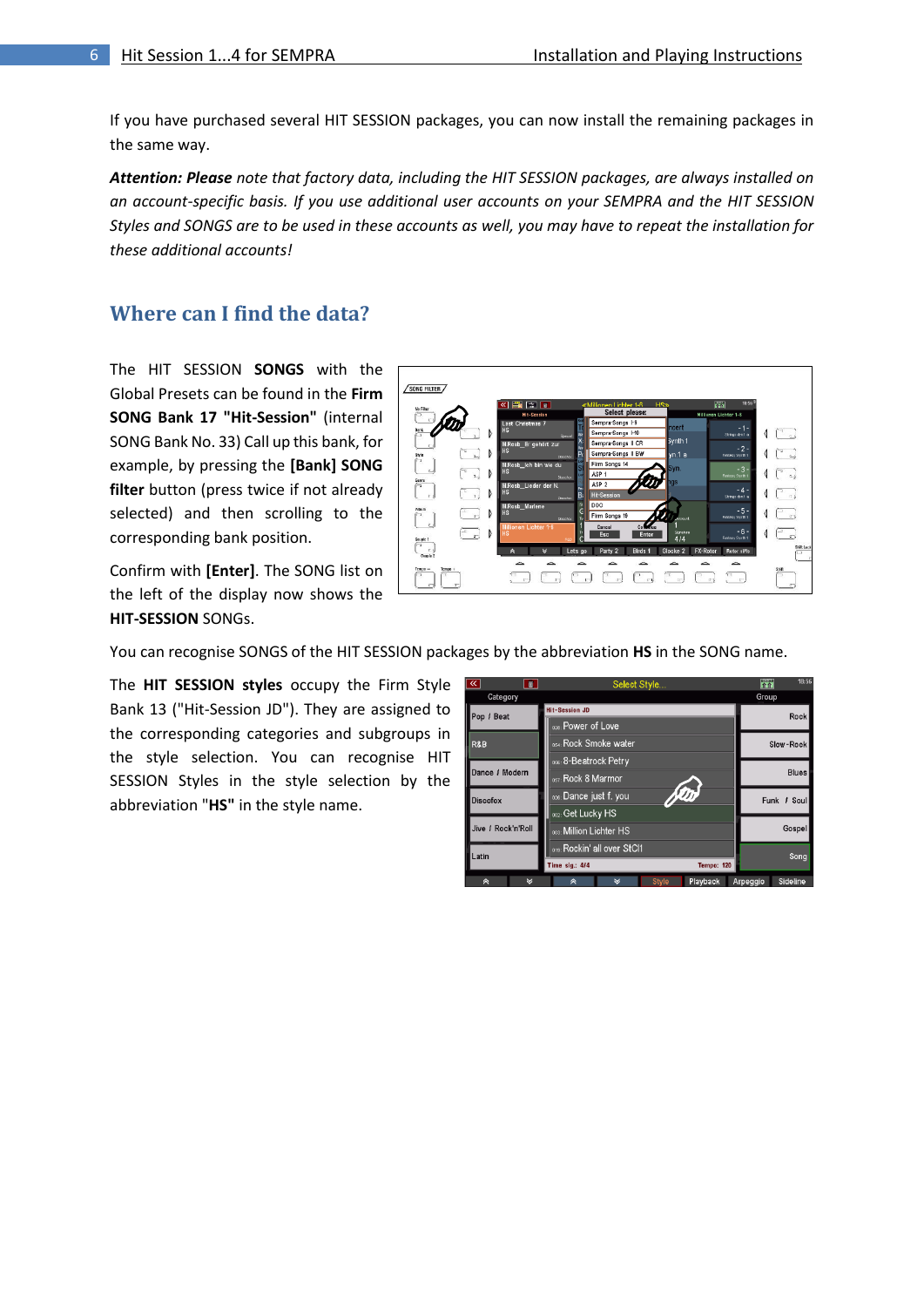#### <span id="page-6-0"></span>**Overview HIT SESSION 1...4**

## <span id="page-6-1"></span>**Styles (Firm-STYLE Bank 113: Hit-Session JD)**

| <b>Hit Session</b> | <b>Bank</b> | <b>Number</b> | <b>Style</b>        |
|--------------------|-------------|---------------|---------------------|
| $\mathbf{1}$       | 113         | 001           | Englishman NY HS    |
|                    | 113         | 002           | Get Lucky HS        |
|                    | 113         | 003           | Million Lichter HS  |
|                    | 113         | 004           | New-Paul HS         |
| $\overline{2}$     | 113         | 005           | Bonfire Heart HS    |
|                    | 113         | 006           | Fehlerfrei HS       |
|                    | 113         | 007           | Last Christmas HS   |
|                    | 113         | 008           | Shine My Shoes HS   |
| 3                  | 113         | 009           | Helene Ever HS      |
|                    | 113         | 010           | Hit Kaiser HS       |
|                    | 113         | 011           | Js Abba Mix HS      |
|                    | 113         | 012           | Udos Sahne Mix HS   |
| 4                  | 113         | 013           | Herbert Mix HS      |
|                    | 113         | 014           | Marianne Mix HS     |
|                    | 113         | 015           | Nena Mix HS         |
|                    | 113         | 016           | Real Good Feelin HS |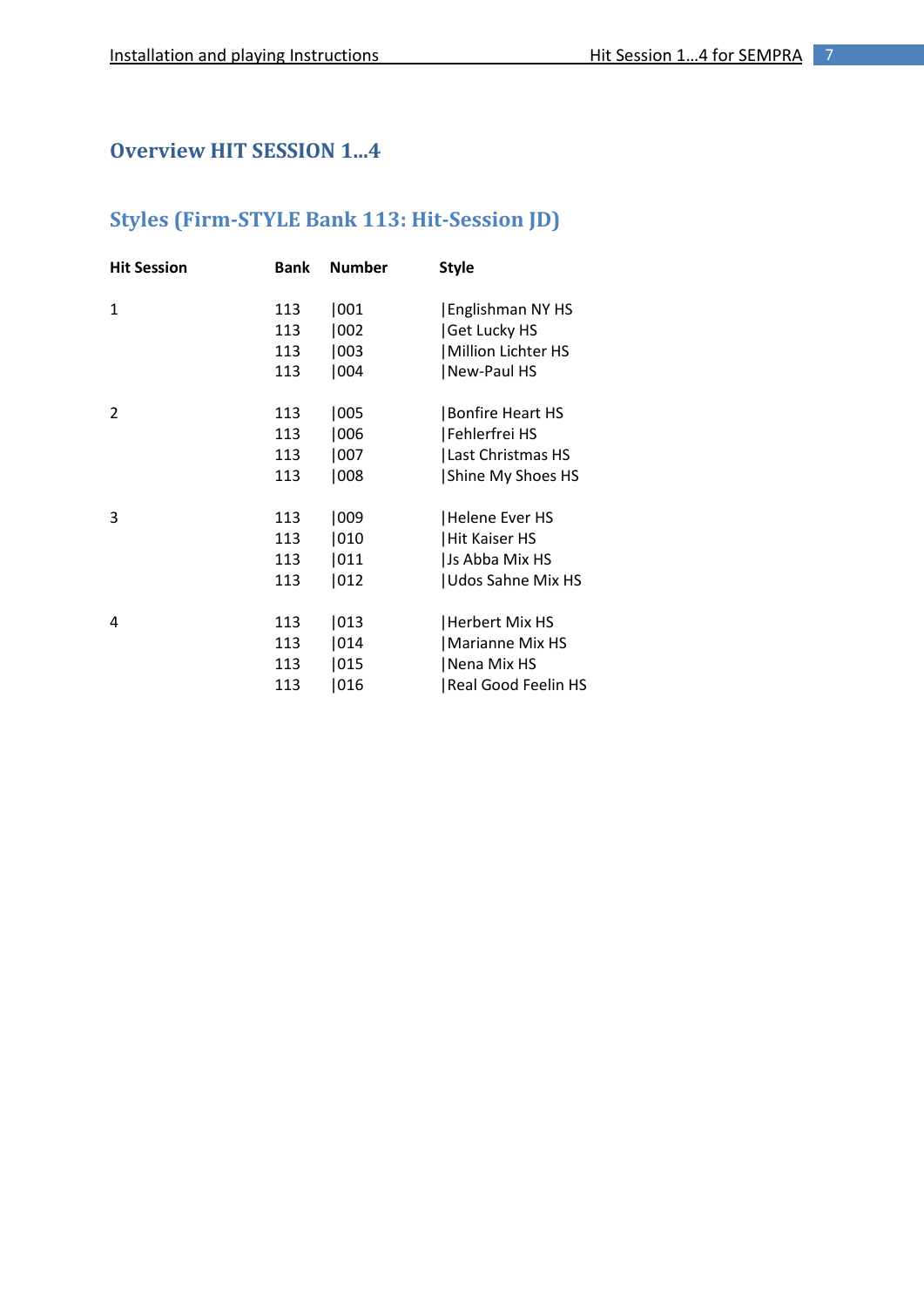## <span id="page-7-0"></span>**SONGS (Firm SONG Bank 17: Hit Session)**

| <b>Hit Session</b> | <b>Bank</b>  | <b>Number</b> | <b>Name</b>              | <b>Artist</b>         |
|--------------------|--------------|---------------|--------------------------|-----------------------|
| 4                  | 117          | 001           | H Für Einen Tag HS       |                       |
| <u>4</u>           | 117          | 002           | H So kann das HS         | <b>Helene Fischer</b> |
| 4                  | 117          | 003           | RK Joana HS              |                       |
| 4                  | 117          | 004           | RK Hier fing alles an HS |                       |
| $\overline{4}$     | 117          | 005           | RK Alles was du HS       | <b>Roland Kaiser</b>  |
| 4                  | 117          | 006           | AB_Dancing Queen HS      |                       |
| 4                  | 117          | 007           | AB Gimme Gimme HS        |                       |
| 4                  | 117          | 008           | AB_Mama Mia HS           |                       |
| 4                  | 117          | 009           | AB The Winner Takes HS   | <b>ABBA</b>           |
| 4                  | 117          | 010           | UJ_Ich weiss was HS      |                       |
| 4                  | 117          | 011           | UJ Niemals in NY HS      |                       |
| 4                  | 117          | 012           | UJ_17 Jahr HS            |                       |
| 4                  | 117          | 013           | UJ Mit Sahne HS          | Udo Jürgens           |
|                    |              |               |                          |                       |
|                    | 117          | 014           | <b>New Penny Lane HS</b> | Paul MCartney         |
| $\mathbf{1}$       | 117          | 015           | Millionen Lichter 1-6 HS |                       |
| $\overline{1}$     | 117          | 016           | Millionen Lichter 7-9 HS | Christina Stürmer     |
| $\mathbf{1}$       | 117          | 017           | Get Lucky 1-6 HS         |                       |
| $\overline{1}$     | 117          | 018           | Get Lucky 7 HS           | Daft Punk             |
| $\mathbf{1}$       | 117          | 019           | Englishman 1-6 HS        |                       |
| 1                  | 117          | 020           | Englishman 7-12 HS       | <b>Sting</b>          |
| 2                  | 117          | 021           | Fehlerfrei 1-6 HS        |                       |
| $\overline{2}$     | 117          | 022           | Fehlerfrei 7-9 HS        | Helene Fischer        |
| $\overline{2}$     | 117          | 023           | Bonfire Heart 1-6 HS     |                       |
| $\overline{2}$     | 117          | 024           | Bonfire Heart 7-9 HS     | James Blunt           |
| $\overline{2}$     | 117          | 025           | Last Christmas 1-6 HS    |                       |
| $\overline{2}$     | 117          | 026           | Last Christmas 7 HS      | Wham                  |
| $\overline{2}$     | 117          | 027           | Shine My Shoes 1-6 HS    |                       |
| $\overline{2}$     | 117          | 028           | Shine My Shoes 7 HS      | Robbie Williams       |
|                    |              |               |                          |                       |
| 3                  | $117$        | 029           | Nena_Irgendwie HS        |                       |
| 3                  | 117          | 030           | Nena_99 Luftballons HS   |                       |
| 3                  | 117          | 031           | Nena Nur geträumt HS     |                       |
| <u>3</u>           | 117          | 032           | Nena Leuchtturm HS       | <b>Nena</b>           |
| 3                  | 117          | 033           | M.Rosb_Lieder der N. HS  |                       |
| 3                  | 117          | 034           | M.Rosb_Ich bin wie du HS |                       |
| 3                  | 117          | 035           | M.Rosb_Marlene HS        |                       |
| 3                  | 117          | 036           | M.Rosb Er gehört zur HS  | Marianne Rosenberg    |
| 3                  | 117          | 037           | Its a really 1-6 HS      |                       |
| $\overline{3}$     | <u>117  </u> | 038           | Its a really 7-8 HS      | Peter Kent            |
| 3                  | 117          | 039           | Grönem_Musik nur HS      |                       |
| 3                  | 117          | 040           | Grönem_Männer HS         |                       |
| 3                  | 117          | 041           | Grönem_Morgen HS         |                       |
| $\overline{3}$     | 117          | 042           | Grönem Mensch HS         | Herbert Grönemeyer    |